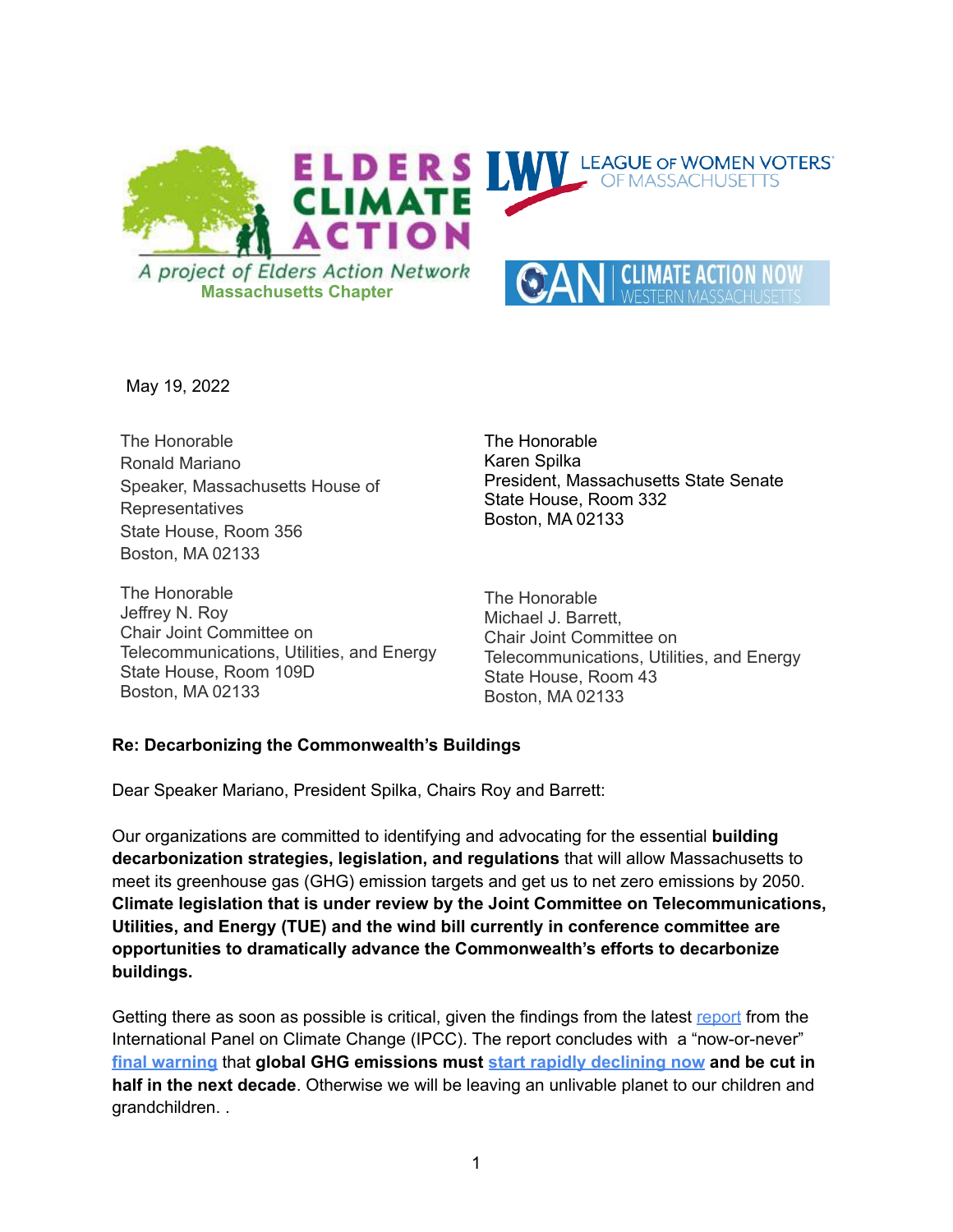### **Decarbonizing Buildings**

As you are likely aware, buildings account for 27% of GHG emissions in Massachusetts and more if you include their use of fossil fueled electricity. The challenges we face in decarbonizing buildings are many and daunting, including **retrofitting more than 2.5 million housing units to achieve high energy efficiency and to heat with electricity as well as about 750,000 commercial properties. .**

**It is critical that we accelerate efforts to decarbonize buildings given the magnitude of their emissions and the challenges**. The climate bill you are currently considering is a great opportunity to facilitate the implementation of several key strategies for building decarbonization. These are:

- Developing and implementing **large building performance standards**.
- **Optimizing Mass Save** and providing other funding to accelerate retrofitting residential buildings.
- Implementing **programs and incentives for municipal leaders** to decarbonize buildings in their cities and towns.
- **Establishing a Green Bank** to offer low interest loans to building owners for retrofitting buildings.
- **Preparing the workforce** to design, install and maintain the systems needed to accelerate powering buildings with electricity.
- Assuring that all new construction and major renovations are **100% powered by electricity**, including heating, cooling and appliances.

# **Performance Standards for Large Buildings**

Although relatively small in number compared to small residential buildings, large commercial and residential buildings account for a significant proportion of building floor area, which is highly correlated with energy use and GHG emissions.I**n Boston, buildings of 20,000 sq. ft. or more account for about 50% of all floor space** and thus may be responsible for about 50% of emissions. We need to implement requirements for measuring emissions from those large buildings to know the magnitude of the challenge we face.

**Measuring emissions is the place to start, followed by phasing in reasonable emission and energy use targets for buildings to meet with an appropriate set of enforcement mechanisms**. Owners of large buildings, if provided with financial mechanisms to make renovations affordable (e.g., PACE program, Green Bank) have the capacity to meet reasonable targets, but it is highly unlikely they will do so in a timely fashion if they are not required to comply.

### **Boston has already begun the process of accelerating decarbonization of large buildings with its Building Emissions Reduction and Disclosure Ordinance (BERDO)** and will be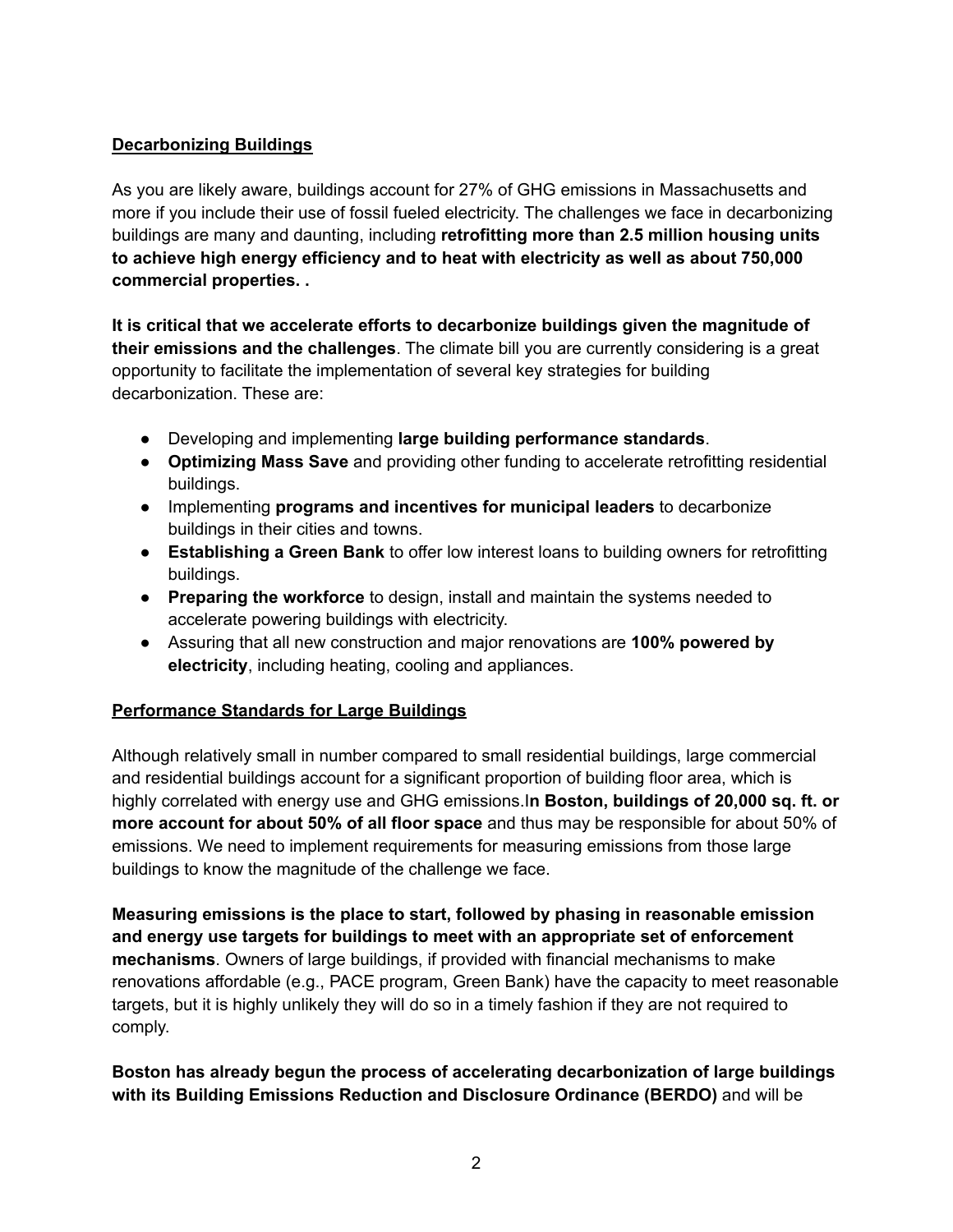receiving the first round of emission measurements in 2022. They are now preparing proposals for performance standards. If charged with developing similar plans for the state, the Department of Energy Resources (DOER) could be collaborating with and learning from their Boston colleagues to get the state on board with a similar plan quickly, and **we cannot afford to delay even one year.**

We recommend charging DOER with developing requirements for large buildings to report GHG emissions and energy use annually by the end of 2023 and developing performance standards for these buildings and compliance mechanisms June of 2024. The Senate included the measurement requirement in its climate bill but rejected an amendment on performance standards.

# **Optimizing Mass Save and Funding Residential Retrofits**

While the Mass Save program is rated as the top energy efficiency program in the U.S., **reforms are needed to expand the scope of supported equipment, increase participation by low- and moderate-income homeowners and renters, and increase transparency.**

S.2819 proposes four changes to the Energy Efficiency Advisory Council (EEAC) and Mass Save programs:

- Requiring **better metrics** on performance of incentives and on equitable distribution of incentives as well as more frequent and detailed reports on program performance.
- **Expanding covered technologies** to include those that combine energy efficiency and electrification with renewables.
- **Eliminating support for new fossil equipment** and workforce development or training as it relates to new fossil fuel equipment unless such support is for a backup or supplemental thermal energy source for a heat pump.
- Consideration of historic and current participation by low- and moderate-income households that rent in the development of programs to achieve **equitable access and eliminate disparities in program uptake.**

We encourage TUE to take whatever steps they deem appropriate to be sure these measures are contained in a climate bill adopted by both the Senate and the House. In addition, we urge TUE to include in its climate bill requirements for Mass Save to offer financial support for:

- **Replacement of other fossil fuel powered appliances** (e.g. water heaters, stoves) besides gas/oil furnaces and boilers with appliances powered by electricity when such replacement will cost effectively reduce the use of energy and/or fossil fuels.
- **Duct sealing, and air sealing, and upgrading of an electrical system** as needed for installation of heat pumps. These measures may be essential for some households to be able to make the most efficient and effective use of heat pumps.
- **The installation of solar panels, batteries, and thermal storage** that reduces the amount of electricity a building requires from the electric grid,
- **Leasing of heat pumps** if connected to a geothermal network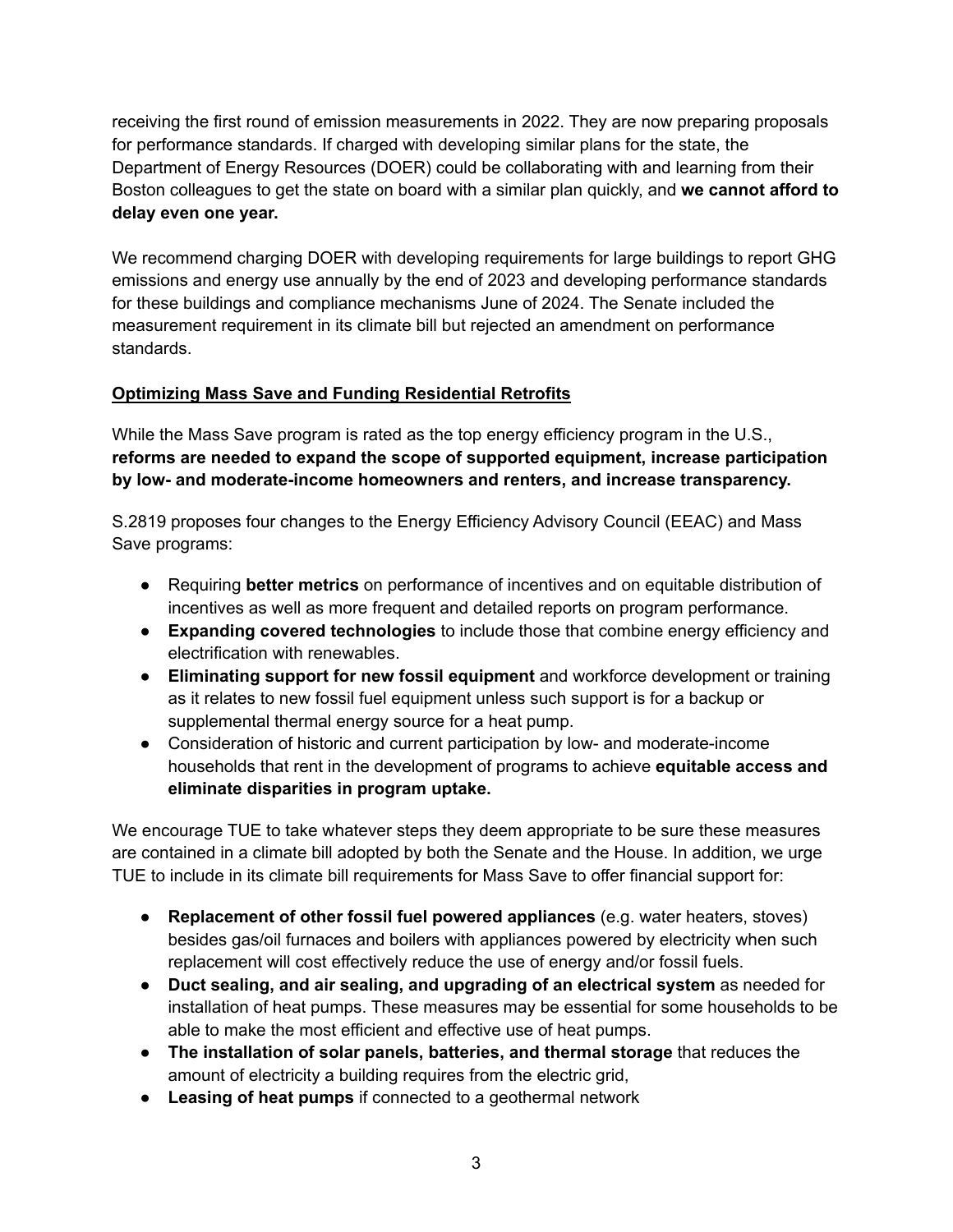The support for rewiring and upgrading of electric service is particularly important because the greatest reduction of energy use and GHG emissions in the residential building sector covered by Mass Save will come from retrofitting currently uninsulated buildings that have knob-and-tube wiring and that do not have at least 100 amp service. Those buildings, of which a large number are rented multi-family rental units, use two to three times more energy than a modern unit of the same size. They will require significant investments to cover rewiring and upgrading of electric service to allow for insulation and installation of heat pumps.

### **Programs and Incentives to Advance Municipal Leadership**

The Green Communities program within DOER has been successful in supporting many municipalities to make public buildings more energy efficient, but municipalities need such support to do much more than this, including transitioning vehicle fleets to zero emission vehicles, installing charging stations, deploying microgrids, financing alternative energy projects on municipal land, motivating businesses and residents to adopt energy efficiency measures and more. **Section 12 of H.3350 includes a comprehensive list of measures we believe the Green Communities Program should be authorized to support through climate legislation.**

Municipalities can also engage more actively in the state's efforts to achieve its emission goals if they are given the support and tools to track energy use and emissions and to develop and implement comprehensive emission reduction plans. Section 13 of H.3350 describes an approach to accomplishing those tasks that we urge TUE to include in its climate bill.

### **Green Bank**

Clearly, the legislature needs to think about **long-term funding for the work of decarbonizing buildings**. There is simply too much to do and this work can only be accomplished if we have the incentives, grants, and other sources of funding required to allow building owners to do the work.

**Several states have been successful in attracting private capital to address climate change through establishing green banks.** We should make this source of low interest loans available in Massachusetts. **We recommend that TUE include Representative Paul Mark's Green Bank Bill (H.3340) in its climate bill.** The Green Bank would need an initial \$50-100 million in state funding and would use that to attract private capital.

**The oldest green bank in the United States is the Connecticut Green Bank, which has been operating for ten years with solid success.** The US Green Bank Alliance and the Coalition for Green Capital assist new green banks and can provide advice and guidance on establishing and operating a green bank. In addition, the Coalition for Green Capital assists green banks in finding investors. We are aware that the TUE has heard a presentation from Jeff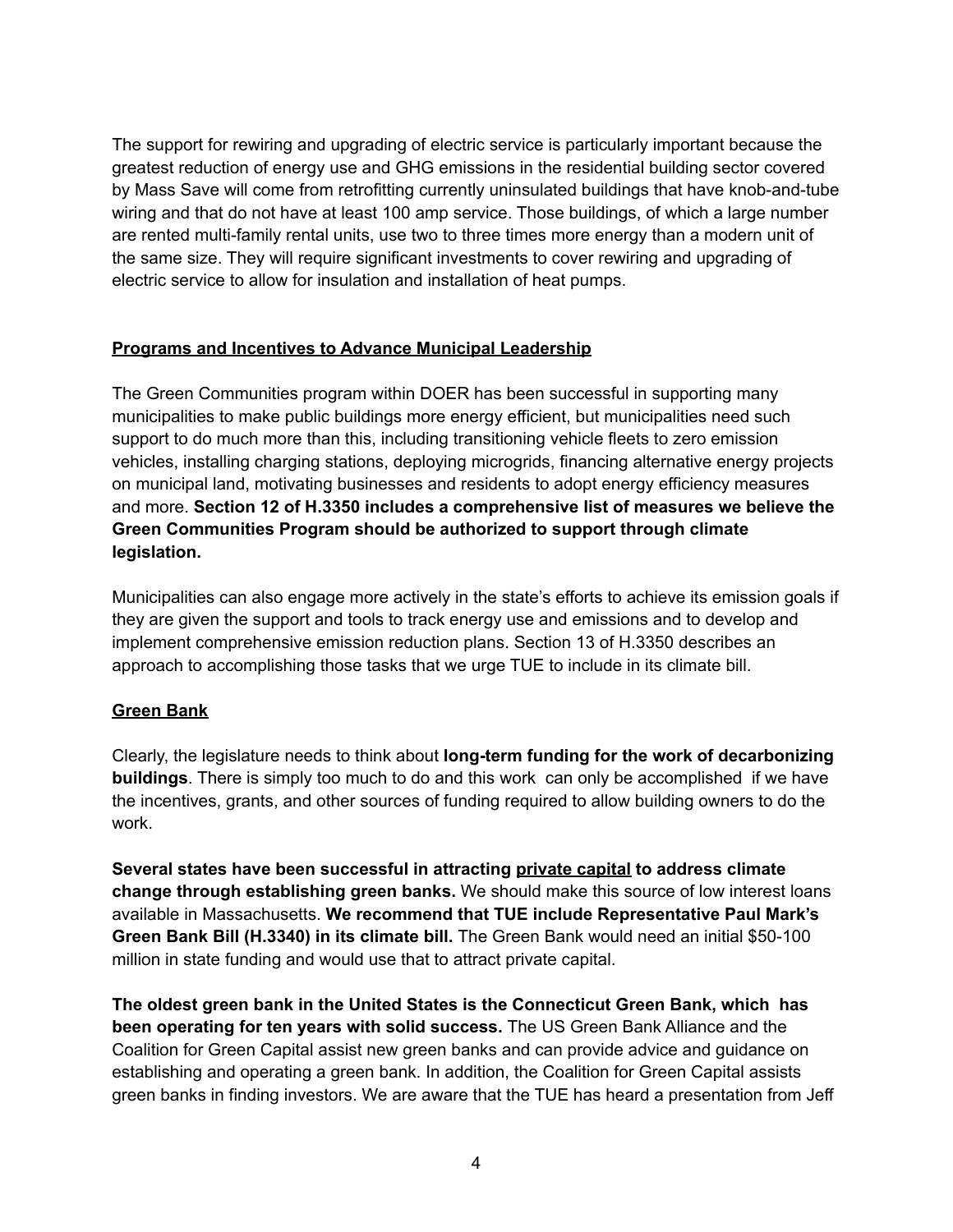Schub with the Coalition for Green Capital and trust that he fully addressed the committee's questions about green banks..

#### **Workforce Development**

Given the scale and speed needed to decarbonize buildings in Massachusetts, ensuring a workforce fully competent in the design, installation and maintenance of effective clean energy solutions is paramount. In addition to creating a task force to develop a clean energy jobs plan in which equity, justice and diversity are key elements (as proposed in *Building Justice with Jobs:* **[H.3365](https://malegislature.gov/Bills/192/H3365)**), we need specific organizational means for identifying and acting on high-impact opportunities over the time needed to complete decarbonizing buildings.

Some specific organizational approaches the committee should consider are in the *Just Transition to Clean Energy bills* (**[H.1954](https://malegislature.gov/Bills/192/H1954)** + **[S.1197](https://malegislature.gov/Bills/192/S1197)**) in which a Just Transition Office (JTO) identifies relevant workforce groups, provides employment, training, incentives and benefits, as well as develops requirements for employers. The JTO - as laid out in *Clean Energy Workforce Standards & Accountability Act* (**[H.1955](https://malegislature.gov/Bills/192/H1955)** + **[S.1198](https://malegislature.gov/Bills/192/S1198)**) - would partner with the Massachusetts Clean Energy Technology Center to develop and implement successive 5-year workforce development plans adjusted to the specific findings of its research.

Regardless of which administrative entity is ultimately chosen, tapping the insights and lessons learned from relevant businesses and nonprofits is essential to pursuing robust and realistic solutions that also reflect the values of equity, justice and diversity.

### **Local Option for All Electric New Construction**

**Failing to fully electrify all new buildings and major rehabs would be a tragic missed opportunity** to advance the Commonwealth's climate goals and would mean many of these buildings would need to be retrofit in the future to reduce emissions.

A new opt-in stretch building code is under development by DOER and will not be finalized until the fall of 2022. Its first draft includes strong incentives for builders and developers to make new buildings all electric. While a step in the right direction, the incentives are not strong enough to assure electrification of all new buildings.

While Massachusetts' building decarbonization advocates continue to call for DOER to include an all-electric requirement in the opt-in code,the Baker administration has gone on record opposing the requirement. **We cannot take the risk that the code that is ultimately approved fails to require all-electric new construction.** At a minimum **we must give municipalities the power to require all new construction and major rehabs to be all electric** except in certain rare situations where some gas may be needed for special functions.

Given that some developers have been able to go all-electric without incurring extra costs, municipalities should have the authority to require new construction and major rehabs to be